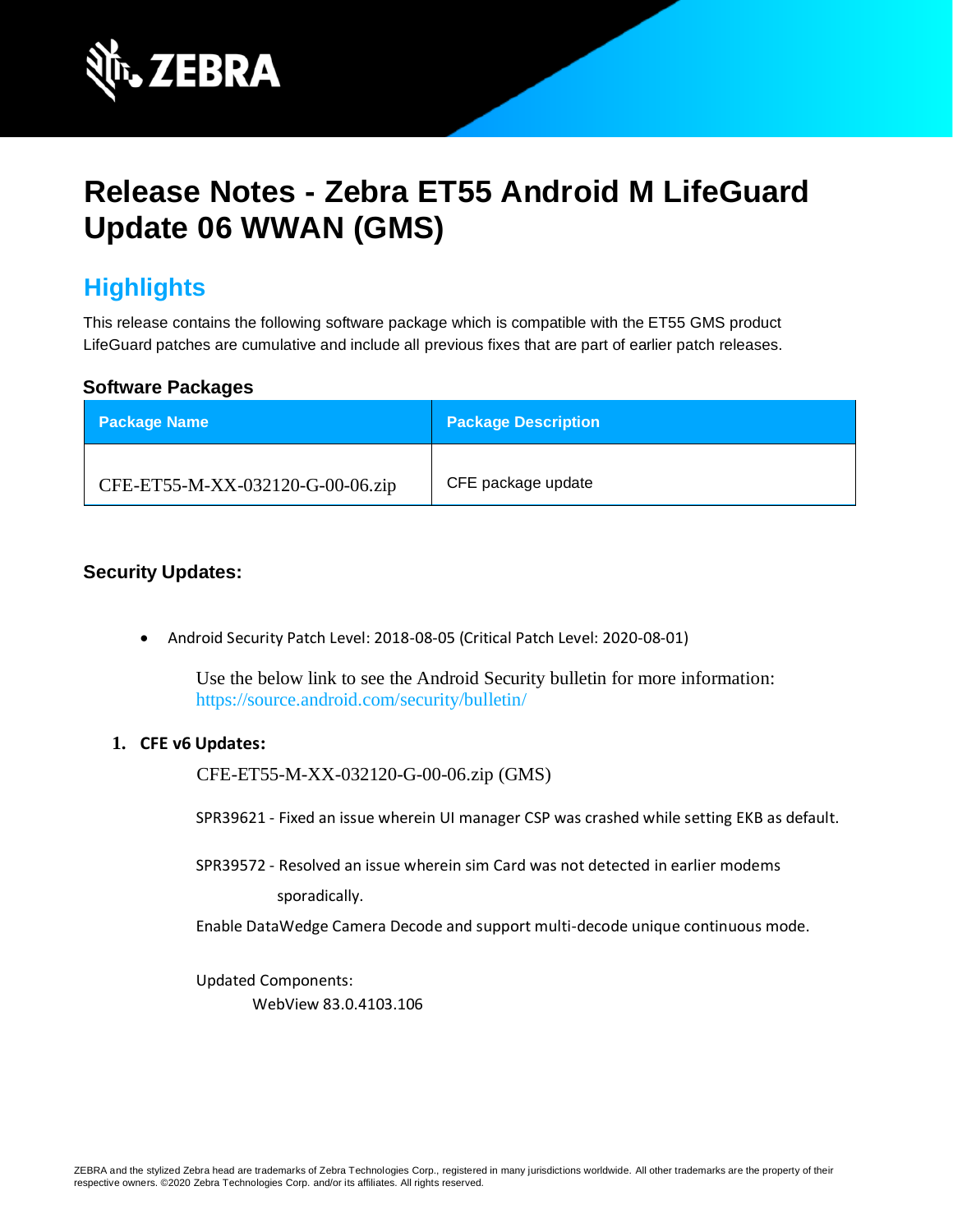

#### **2. CFE v5 Updates:**

#### CFE-ET55-M-XX-032120-G-00-05.zip (GMS)

- o SPR38483 Resolved an issue where Bluetooth slowness seen with printer operation.
- $\circ$  SPR37841 Cypress fixed the issue with power save which made the device not to receive the buffered packets.
- $\circ$  SPR38958 Resolved an issue where VPN and ethernet connection was not using Domain name.
- o SPR37982 Resolved an issue wherein incorrect power consumption was reported against Bluetooth module
- o SPR37434 Resolved an issue wherein High CPU utilization is observed when StageNow is used to configure Fusion Advance logs.
- $\circ$  Updated the firmware for fixing Kr00k vulnerability issue seen with Broadcom Wi-Fi chipsets
- Updated components:
	- o WebView 84.0.4117.0
	- o FUSION\_BA\_3\_10.0.5.014\_M

#### **3. CFE v4 Updates:**

CFE-ET55-M-XX-032120-G-00-04.zip (GMS)

- Updated components:
	- o WebView: 73.0.3683.90
	- o Fusion: FUSION\_BA\_3\_10.0.5.013\_M
	- o BIOS: 5.04.42.0052-A-Z-017
		- Includes Microarchitectural Data Sampling fixes.
- SPR-36441 Resolved an issue where unable to write on ATP SD Card.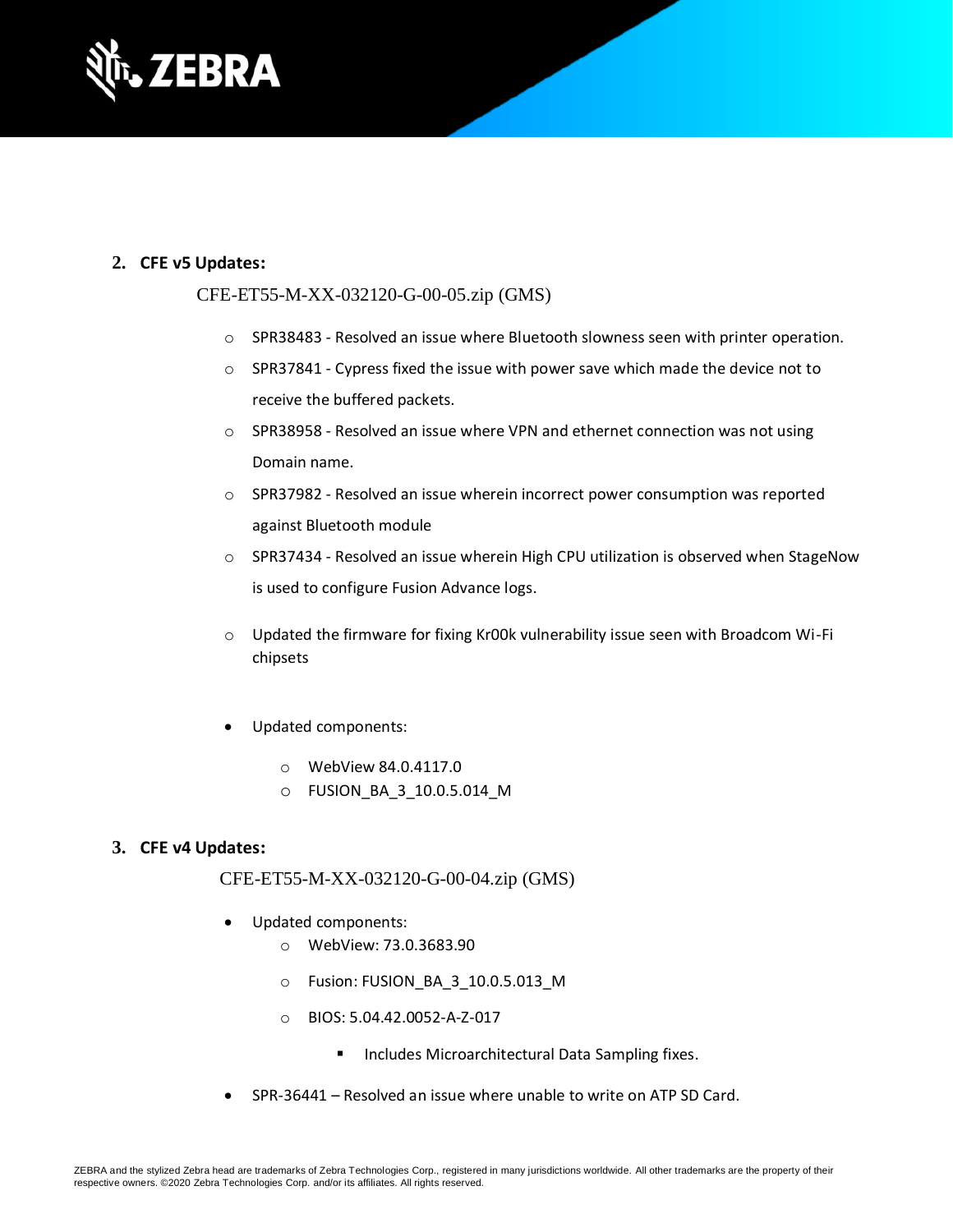

### **4. CFE v3 Updates:**

CFE-ET55-M-XX-032120-G-00-03.zip (GMS)

- Updated below mentioned components:
	- o Mx MF (8.2.4.8)
		- SPR34771 Resolved an issue wherein sync was not proper while checking with access manager for permission with Mx component.
	- o Bluetooth
		- SPR35735 Resolved an issue where more than 7 HID devices were not connecting.
	- o SPR36162 Added Support for Dex
	- o Zebra License Manager (3.1.1) has been included.
	- o Data Analytics changes:
		- DataAnalytics has been renamed to Zebra Data Service.
		- DAInBuiltDCA has been renamed to Zebra Data Service Plugin.
		- SettingsEULA has been renamed to Zebra Data Services.
	- o Cellular Manager (6.0.16)
		- Enhanced the Cellular data toggle UI to confirm the user confirmation on E4755 Modem devices.

### **Version Information**

Below Table contains important information on versions

| <b>Description</b>          | <b>Version</b>                                      |
|-----------------------------|-----------------------------------------------------|
| <b>Product Build Number</b> | 03-21-20.00-MG-U06-STD                              |
| <b>Android Version</b>      | 6.0.1                                               |
| <b>Security Patch level</b> | 2018-08-05 (Critical Patch Level: 2020-08-01)       |
| Linux_kernel                | 3.14.55 (64-bit)                                    |
| <b>Component Versions</b>   | Please see Component Version under Addendum section |

ZEBRA and the stylized Zebra head are trademarks of Zebra Technologies Corp., registered in many jurisdictions worldwide. All other trademarks are the property of their respective owners. ©2020 Zebra Technologies Corp. and/or its affiliates. All rights reserved.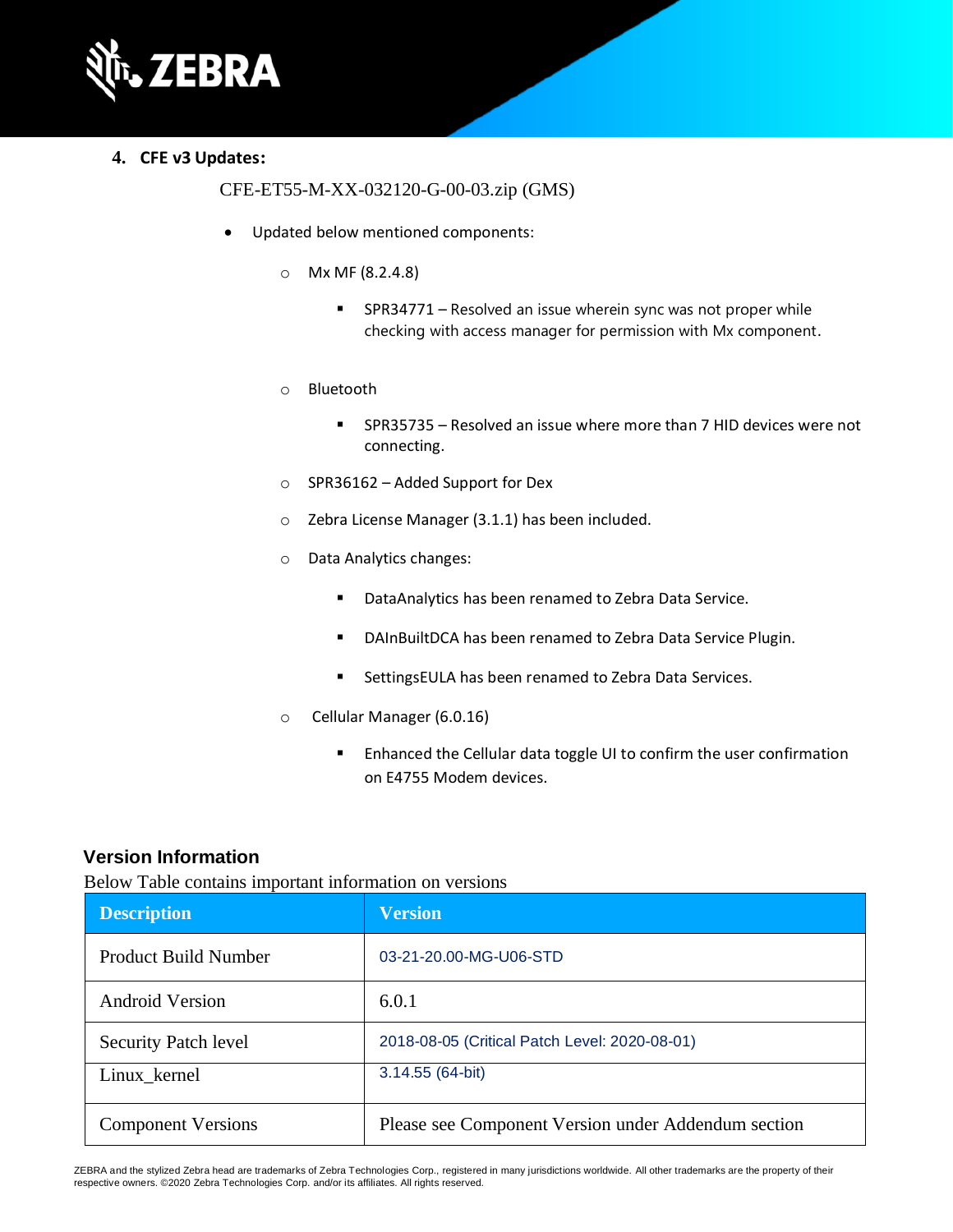

### **Important Links**

### **Installation Requirements**

ADB installed on the PC (including adb drivers) USB debugging turned ON (from Developer options) ET55 GMS has at least: Version 03-21-20-MG-0R-M1-U00-STD build

### **Installation Instructions**

BEFORE UPDATING THE OS IMAGE, EXTERNAL POWER MUST BE APPLIED TO THE TERMINAL VIA USB CHARGING CABLE OR CRADLE.

PLEASE ENSURE BATTERY LEVEL IS > 30%

CFE v4 HAS BEEN RELEASED IN THIS POSTING.

CFE v6:

- CFE-ET55-M-XX-032120-G-00-06.zip (GMS)
- 1) If the device has 03-21-20-MG-0R-M1-U00-STD build

To see what GMS build version is currently on the device, go to "Settings" and scroll down to "About tablet" scroll down to **"**Build Fingerprint" If it shows 03-21-20-MG-0R-M1-U00-STD the device has base build

#### AND

To see what GMS patch version is currently on the device, go to "Settings" and scroll down to "About tablet" Then select "**SW Components** "Scroll down to Device Patch Version:

If "Device Patch Version: 0 "the device has base build, if it shows 1 it has UPDATE 01 installed, if it shows 2 it has UPDATE 02 installed. If is shows 3 then it has updated CFE3 If it shows 4 then it has updated to CFE4.

2) If the device is having AUO display the device cannot be downgraded to the older OS RevA(v01-08- 20)/RevB(v02.14.30)/RevC(v03.21.20 base build) or to the L OS

To find the display type please run the below command in ADB shell "getprop ro.boot.spid".

If the line [ro.boot.spid]: [0000:0000:000a:0007:000a:**0005**] is present then the device is having the AUO 8" display.

Or,

From Settings->About tablet->SW Components->Touch Config ->f1.**0b**.01.01.00.00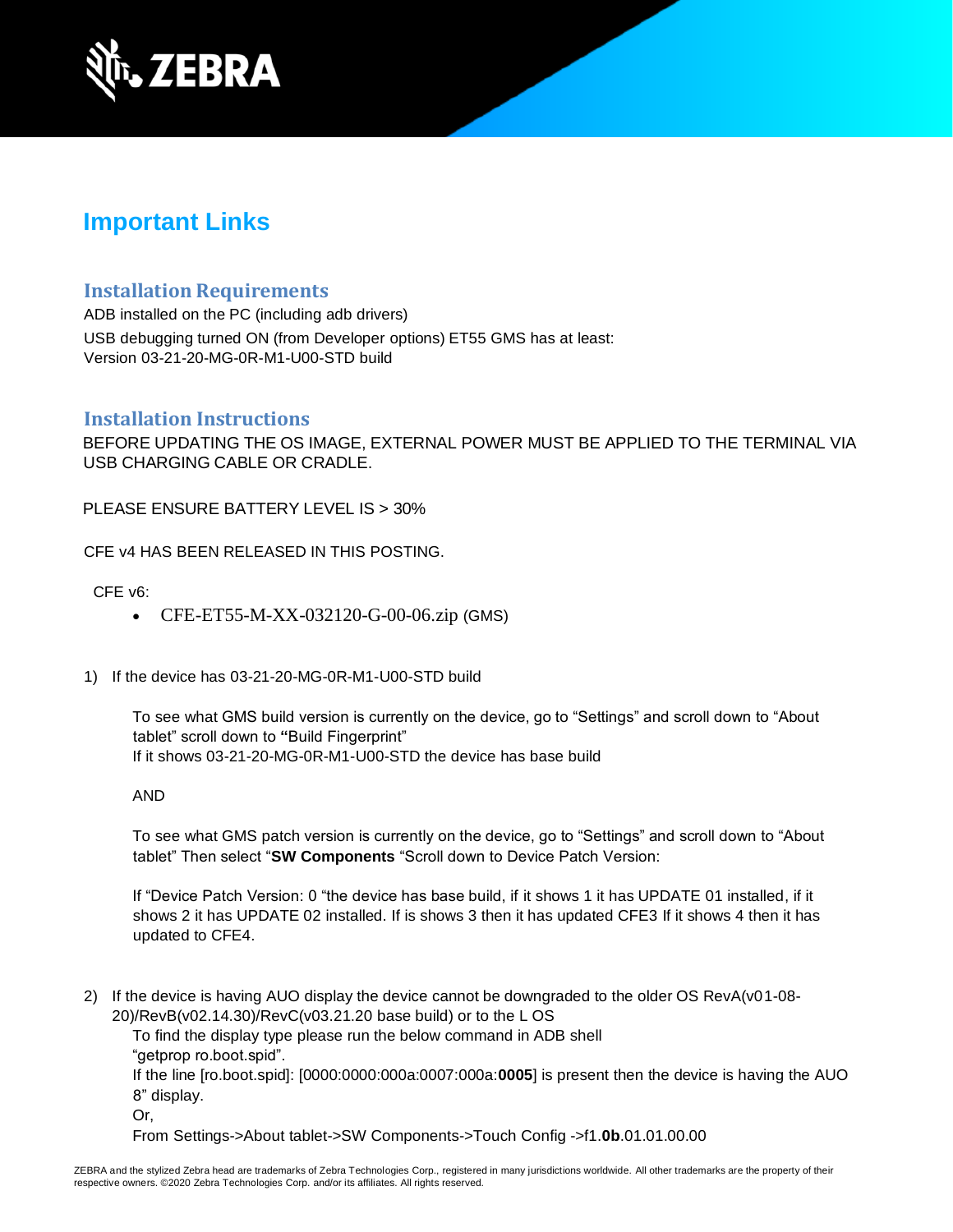

Display type is checked from second parameter **0b**, means device is having AUO 8" display.

Software update procedure for ET55:

- 1. For applying the patch, please refer [Zebra\\_ET5x\\_Android\\_Flashing\\_Procedure.pdf](https://www.zebra.com/content/dam/zebra_new_ia/en-us/software/operating-system/ET5X%20Operating%20System/Zebra-ET5x-Android-Flashing-Procedure.pdf)
- 2. There are two ways to Check the Android Patch Level after installing the update package in the device,
	- a. Settings->About tablet-> SW Components->Device Patch Version: 6
	- b. Run "getprop ro.device.patch.version" command in ADB Shell.
- 3. After installing the CFE-ET55-M-XX-032120-G-00-06.zip on the device, the OS build number would be 03-21-20.00-MG-U06-STD.
- 4. Now you are all set to use your ET55.

### IMPORTANT NOTE:

Procedure to update ET5x Android M using the recovery image (ET55 FP01 MG 032120.zip) & CFE-ET55-M-XX-032120-G-00-05.zip using the UPL method**.**

1. This procedure uses Multi-Package update (UPL) mechanism.

2. All packages/files should be present in same folder path. **Note: external sdcard, files should be placed in root folder**.

3. .upl file is the input for this process, which will have the list of packages to be installed.

4. In the upl file the list of package names should start with "package:"

Sample upl file contents for ET5x M to flash to any LG patch based on OS 03.21.20:

**package: ET55\_FP01\_MG\_032120.zip package: ROLLBACK\_TO\_ET55\_G\_03.21.20.zip package: CFE-ET55-M-XX-032120-G-00-06.zip**

**Where** 

- i. ET55 FP01 MG 032120.zip ET50-M GMS/Non-GMS recovery update package.
- ii. ROLLBACK TO ET55 G 03.21.20.zip– The patch to rollback to OS 03.21.20.
- iii. CFE-ET55-M-XX-032120-G-00-06.zip The LifeGuard patch 06 created on top of OS 03.21.20.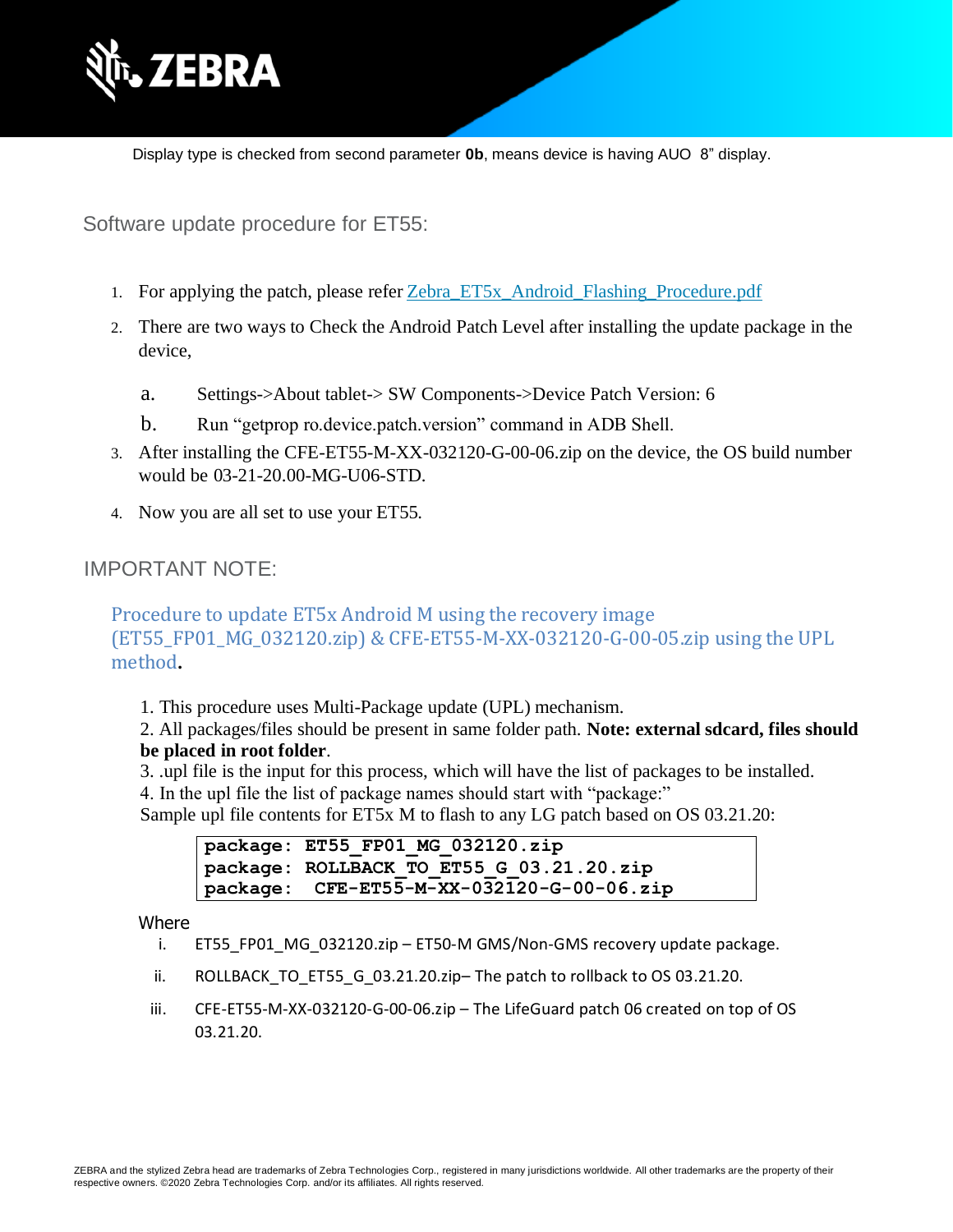

# **Device Support**

This software release has been approved for Android ET55 M GMS models mentioned below.

| Device              | <b>Operating System</b>      |  |
|---------------------|------------------------------|--|
| ET55GE-G15E-00A6    | Android 6.0.1                |  |
| ET55GT-G15E-00A6    | Android 6.0.1                |  |
| ET55TE-G15E-00A6    | Android 5.1.1, Android 6.0.1 |  |
| ET55TT-G15E-00A6    | Android 5.1.1, Android 6.0.1 |  |
| ET55TT-G15E-00IN    | Android 5.1.1, Android 6.0.1 |  |
| ET55TT-G15E-00A6-EU | Android 5.1.1, Android 6.0.1 |  |
| ET55TE-G15E-00IN    | Android 5.1.1, Android 6.0.1 |  |
| ET55TE-G15E-00A6-EU | Android 5.1.1, Android 6.0.1 |  |
| ET55BE-G15E-00A6    | Android 5.1.1, Android 6.0.1 |  |
| ET55BE-G15E-00US    | Android 5.1.1, Android 6.0.1 |  |
| ET55BT-G15E-00A6    | Android 5.1.1, Android 6.0.1 |  |
| ET55BT-G15E-00US    | Android 5.1.1, Android 6.0.1 |  |

### **Addendum**

### **Component Version**

| <b>Component / Description</b> | <b>Version</b>                |
|--------------------------------|-------------------------------|
| Android_SDK_Level              | 23                            |
| AppGallery                     | 3.0.1.7                       |
| B2M_Elemez                     | 1.0.0.347                     |
| <b>BIOS</b> version            | 5.04.42.0052-A-Z-017          |
| <b>Bluetooth stack</b>         | 4.1                           |
| <b>BT Firmware</b>             | BCM4354_003.001.012.0404.1391 |
| Data_Analytics                 | 1.0.2.1859                    |
| <b>DataWedge</b>               | 7.0.4                         |
| <b>Device Patch Version</b>    | 6                             |
| <b>DWDemo</b>                  | 2.0.13                        |
| <b>EMDK</b>                    | 7.0.0.2000                    |

ZEBRA and the stylized Zebra head are trademarks of Zebra Technologies Corp., registered in many jurisdictions worldwide. All other trademarks are the property of their respective owners. ©2020 Zebra Technologies Corp. and/or its affiliates. All rights reserved.